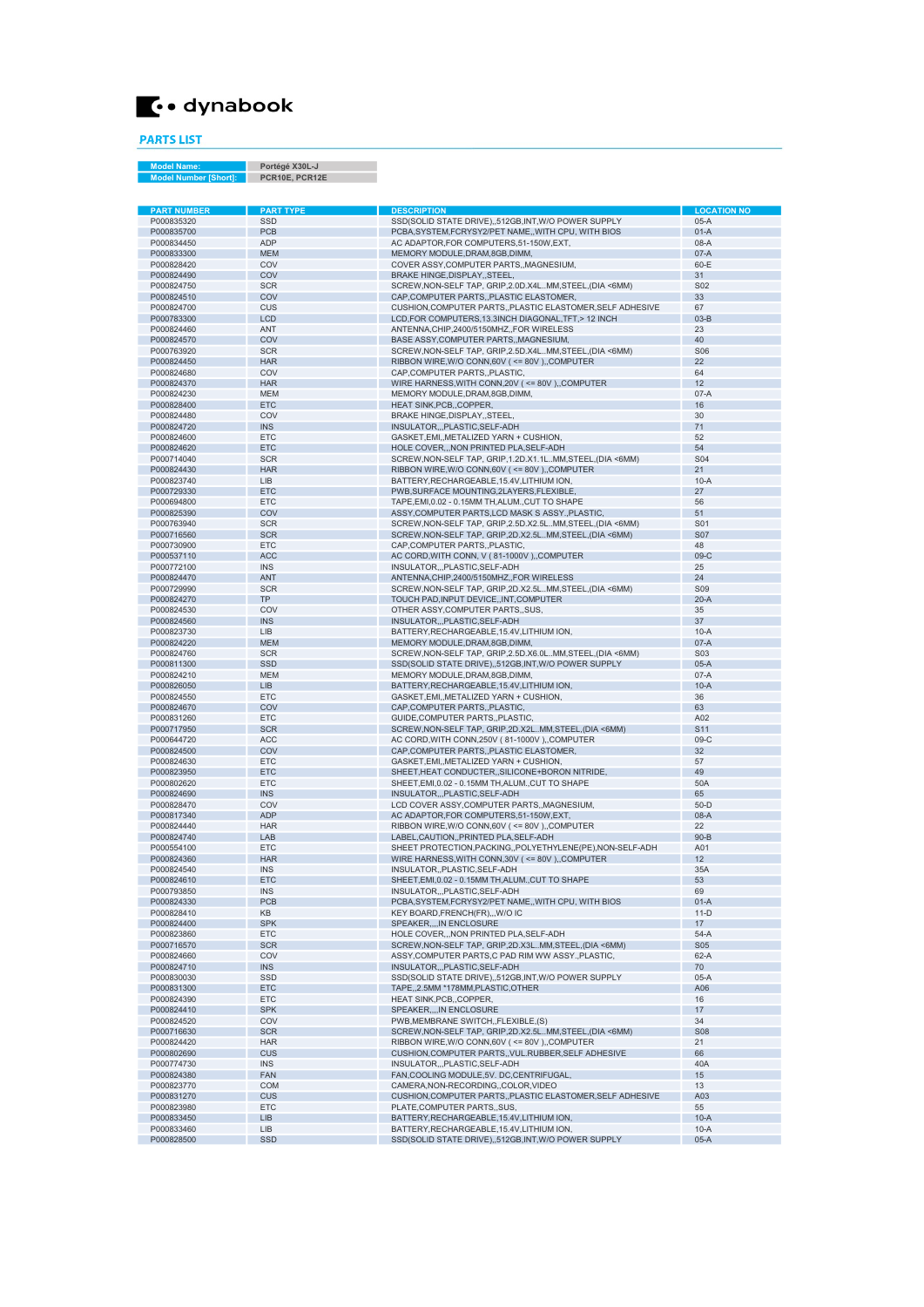

DRAWING | PAGE 1